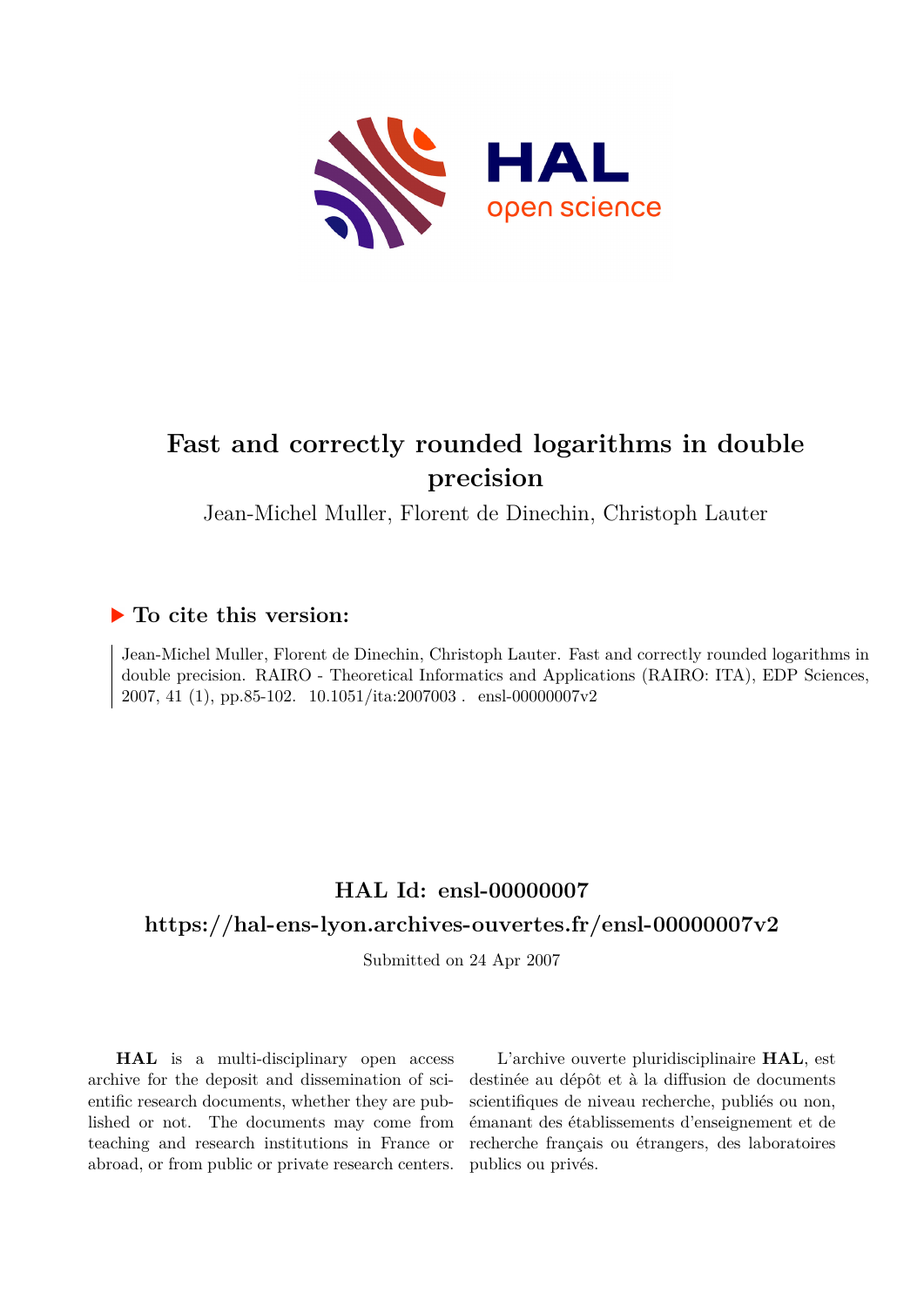RAIRO-Inf. Theor. Appl. **41** (2007) 85–102 DOI: 10.1051/ita:2007003

# **FAST AND CORRECTLY ROUNDED LOGARITHMS IN DOUBLE-PRECISION**

# FLORENT DE DINECHIN<sup>1</sup>, CHRISTOPH LAUTER<sup>1</sup> and Jean-Michel Muller<sup>1</sup>

**Abstract.** This article is a case study in the implementation of a portable, proven and efficient correctly rounded elementary function in double-precision. We describe the methodology used to achieve these goals in the crlibm library. There are two novel aspects to this approach. The first is the proof framework, and in general the techniques used to balance performance and provability. The second is the introduction of processor-specific optimization to get performance equivalent to the best current mathematical libraries, while trying to minimize the proof work. The implementation of the natural logarithm is detailed to illustrate these questions.

**Mathematics Subject Classification.** 26-04, 65D15, 65Y99.

## 1. INTRODUCTION

#### 1.1. Correct rounding and floating-point elementary functions

Floating-point is the most used machine representation of the real numbers, and is being used in many applications, from scientific or financial computations to games. The basic building blocks of floating-point code are the operators  $+, -, \times, \div$  and  $\sqrt{\phantom{a}}$  which are implemented in hardware (or with specific hardware assistance) on most workstation processors. Embedded processors usually require less floating-point performance and have tighter power constraints, and

c EDP Sciences 2007

*Keywords and phrases.* Floating-point, elementary functions, logarithm, correct rounding.

<sup>&</sup>lt;sup>1</sup> LIP, projet Arénaire, École normale supérieure de Lyon, 46 allée d'Italie, 69364 Lyon Cedex 07, France; florent.de.dinechin@ens-lyon.fr; christoph.lauter@ens-lyon.fr; Jean-Michel.Muller@ens-lyon.fr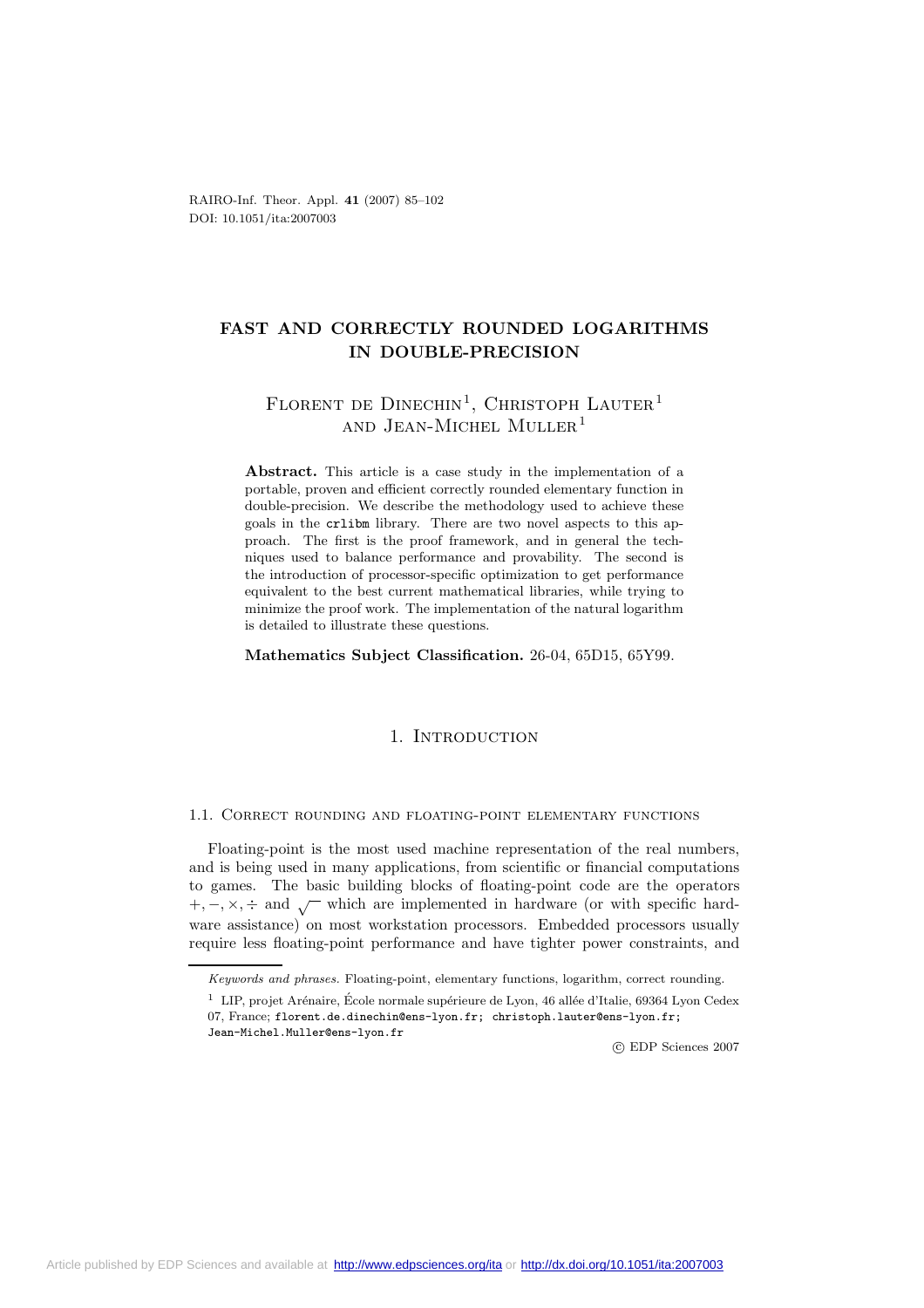may therefore provide only software floating point emulation. On top of these basic operators, other building blocks are usually provided by the operating system or specific libraries: elementary functions (exponential and logarithm, trigonometric functions, etc.), operators on complex numbers, linear algebra, etc.

The IEEE-754 standard for floating-point arithmetic [2] defines the usual floating-point formats (single and double precision) and precisely specifies the behavior of the basic operators  $+,-, \times, \div$  and  $\sqrt{\phantom{a}}$ . The standard defines four rounding modes (to the nearest, towards  $+\infty$ , towards  $-\infty$  and towards 0) and demands that these operators return the correctly rounded result according to the selected rounding mode. Its adoption and widespread use have increased the numerical quality of, and confidence in floating-point code. In particular, it has improved *portability* of such code and allowed construction of *proofs* of numerical behavior [18]. Directed rounding modes (towards  $+\infty$ ,  $-\infty$  and 0) are also the key to enable efficient *interval arithmetic* [21, 28].

However, the IEEE-754 standard specifies nothing about elementary functions, which limits these advances to code excluding such functions. Currently, several options exist: on one hand, one can use today's mathematical libraries, which are efficient but without any warranty on the accuracy of the results. These implementations use combinations of large tables [16, 17, 31] and polynomial approximations (see the books by Muller [30] or Markstein [27]). Most modern libraries are *accurate-faithful*: trying to round to nearest, they return a number that is one of the two FP numbers surrounding the exact mathematical result, and indeed return the correctly rounded result most of the time. This behavior is sometimes described using phrases like *99% correct rounding* or *0.501 ulp accuracy* (where *ulp* stands for *unit in the last place*). However, it is not enough when strict portability is needed, as was recently the case for the LHC@Home project: this project distributes a very large computation on a wide, heterogeneous network of computers, and requires strict floating-point determinism when checking the consistency of this distribution, due to the chaotic nature of the phenomenon being simulated. Default libraries on different systems would sometimes return slightly different results.

When such stricter guarantees are needed, some multiple-precision packages like MPFR [29] offer correct rounding in all rounding modes, but are several orders of magnitude slower than the usual mathematical libraries (or libms) for the same precision. Therefore, there are currently three attempts to develop a correctlyrounded libm. The first was IBM's libultim [26] which is both portable and fast, if bulky, but lacks directed rounding modes needed for interval arithmetic. This project is no longer supported by IBM, but derivatives of the source code are now part of the GNU C library glibc. The second is crlibm by the Arénaire team at ENS-Lyon, first distributed in 2003. The third is Sun Microsystems' correctlyrounded mathematical library called libmcr, whose first beta version appeared in late 2004. Although very different, these libraries should return exactly the same values for all possible inputs, an improvement on current default situation.

This article deals with the implementation of a fast, proven correctly rounded elementary functions. The method used to provide efficient correct rounding has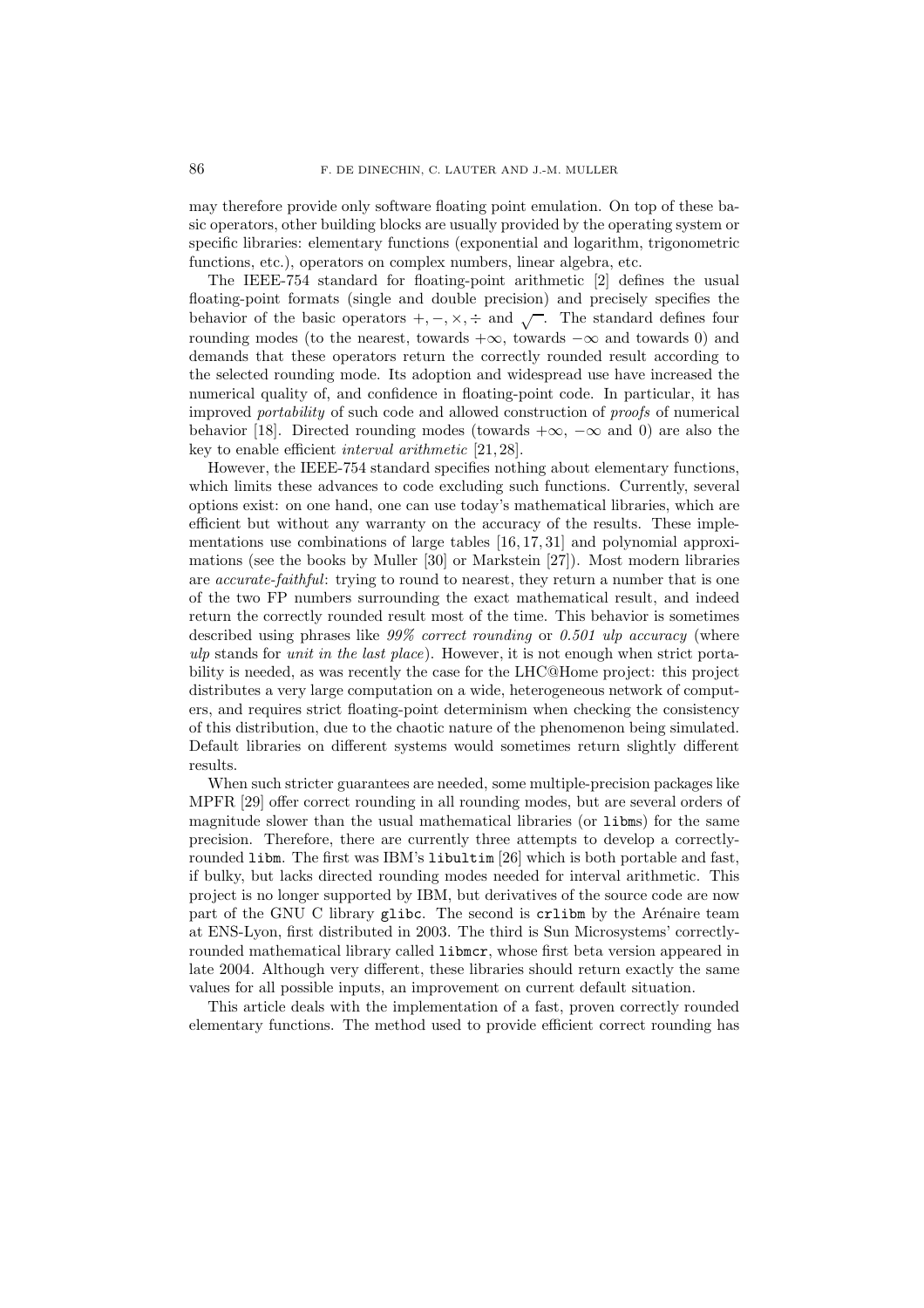been described by Abraham Ziv [33]. It is summarized in Section 1.2. The present article improves Ziv's work in two important aspects. First, it proves the correct rounding property. Second, the performance is greatly improved, especially in terms of worst-case execution time and memory consumption. These improvements are illustrated by a detailed description of the logarithm function.

#### 1.2. The table maker's dilemma and Ziv's onion peeling strategy

With a few exceptions, the image  $\hat{y}$  of a floating-point number x by a transcendental function  $f$  is a transcendental number, and can therefore not be represented exactly in standard number systems. The correctly rounded result (to the nearest, towards  $+\infty$  or towards  $-\infty$ ) is the floating-point number that is closest to  $\hat{y}$  (or immediately above or immediately below respectively).

A computer may evaluate an approximation  $y$  to the real number  $\hat{y}$  with relative accuracy  $\overline{\varepsilon}$ . This means that the real value  $\hat{y}$  belongs to the interval  $[y(1-\overline{\varepsilon}), y(1+\overline{\varepsilon})]$  $\bar{\varepsilon}$ ]. Sometimes however, this information is not enough to decide correct rounding. For example, if  $[y(1-\overline{\varepsilon}), y(1+\overline{\varepsilon})]$  contains the midpoint between two consecutive floating-point numbers, it is impossible to decide which of these two numbers is the correct round-to-nearest of  $\hat{y}$ . This is known as the table maker's dilemma (TMD) [30].

Ziv's technique is to improve the accuracy  $\bar{\varepsilon}$  of the approximation until the correctly rounded value can be decided. Given a function  $f$  and an argument  $x$ , the value of  $f(x)$  is first evaluated using a quick approximation of accuracy  $\overline{\varepsilon}_1$ . Knowing  $\bar{\varepsilon}_1$ , it is possible to decide if correct rounding is possible, or if more accuracy is required, in which case the computation is restarted using a slower, more accurate approximation (of accuracy  $\overline{\epsilon}_2$ ), and so on. This approach leads to good average performance, as the slower steps are rarely taken.

## 1.3. Improving on Ziv's approach

However there was until recently no practical bound on the termination time of Ziv's iteration: it may be proven to terminate for most transcendental functions, but the actual maximal accuracy required in the worst case is unknown. In libultim, the measured worst-case execution time is indeed three orders of magnitude larger than that of usual libms (see Tab. 2 below). This might prevent using this library in critical applications. A related problem is memory requirement, which is, for the same reason, unbounded in theory, and much higher than usual libms in practice.

Probably for this reason, Ziv's implementation doesn't provide a proof of the correct rounding property, and indeed several functions fail to return the correctly rounded result for some input values (although most of these errors have been corrected in the version which is part of the GNU glibc). Sun's library doesn't provide a proof, either.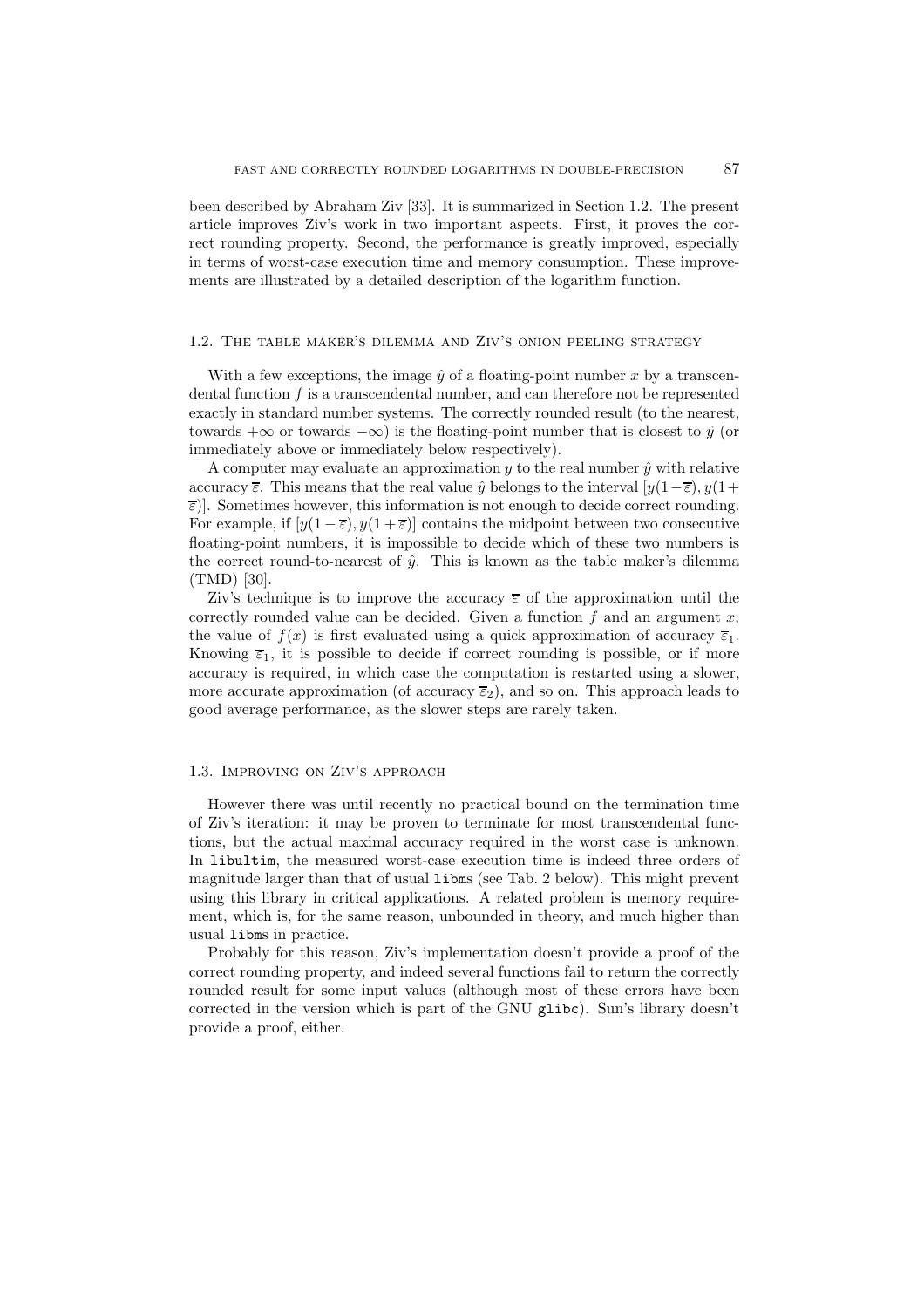Finally, IBM's library lacks the directed rounding modes (Sun's library does provide them). These rounding modes might be the most useful: indeed, in roundto-nearest mode, correct rounding provides an accuracy improvement over usual libms of only a fraction of a unit in the last place *(ulp)*, since the values difficult to round were close to the middle of two consecutive floating-point numbers. This may be felt of little practical significance. However, the three other rounding modes are needed to guarantee intervals in interval arithmetic. Without correct rounding in these directed rounding modes, interval arithmetic may loose up to two *ulp*s of precision in each computation. Actually, current interval elementary function libraries are even less accurate than that, because they sacrifice accuracy to a very strict proof [19].

The goal of the crlibm (correctly rounded libm) project is therefore a library which is

- correctly rounded in the four IEEE-754 rounding modes;
- proven:
- and sufficiently efficient in terms of performance (both average and worstcase) and resources (in particular we try to limit the table sizes to 4KB per function [6], although this bound may be relaxed for some functions or on some architectures)

to enable the standardization of correct rounding for elementary functions.

## 1.4. Organisation of this article

Section 2 describes the general principles of the crlibm library, from the theoretical aspects to an implementation framework which makes optimal use of current processor technology, and a proof framework which is currently a distinctive feature of this library. Section 3 is an in-depth example of using these frameworks to implement an efficient, proven correctly-rounded natural logarithm. Section 4 gives measures of performance and memory consumption and shows that this implementation compares favorably to the best available accurate-faithful libms on most architectures.

# 2. The correctly rounded mathematical library

#### 2.1. Worst cases for correct rounding

Lefevre and Muller [23, 25] computed the worst-case  $\bar{\varepsilon}$  required for correctly rounding several functions in double-precision over selected intervals in the four IEEE-754 rounding modes. For example, they proved that 158 bits are enough to ensure correct rounding of the exponential function on all of its domain for the four IEEE-754 rounding modes, and 118 bits for the logarithm. Up-to-date information about this quest for worst cases (which functions are covered on which interval) is available in the documentation of crlibm [1]. A discussion of the possible strategies in the absence of worst cases is also available in this document.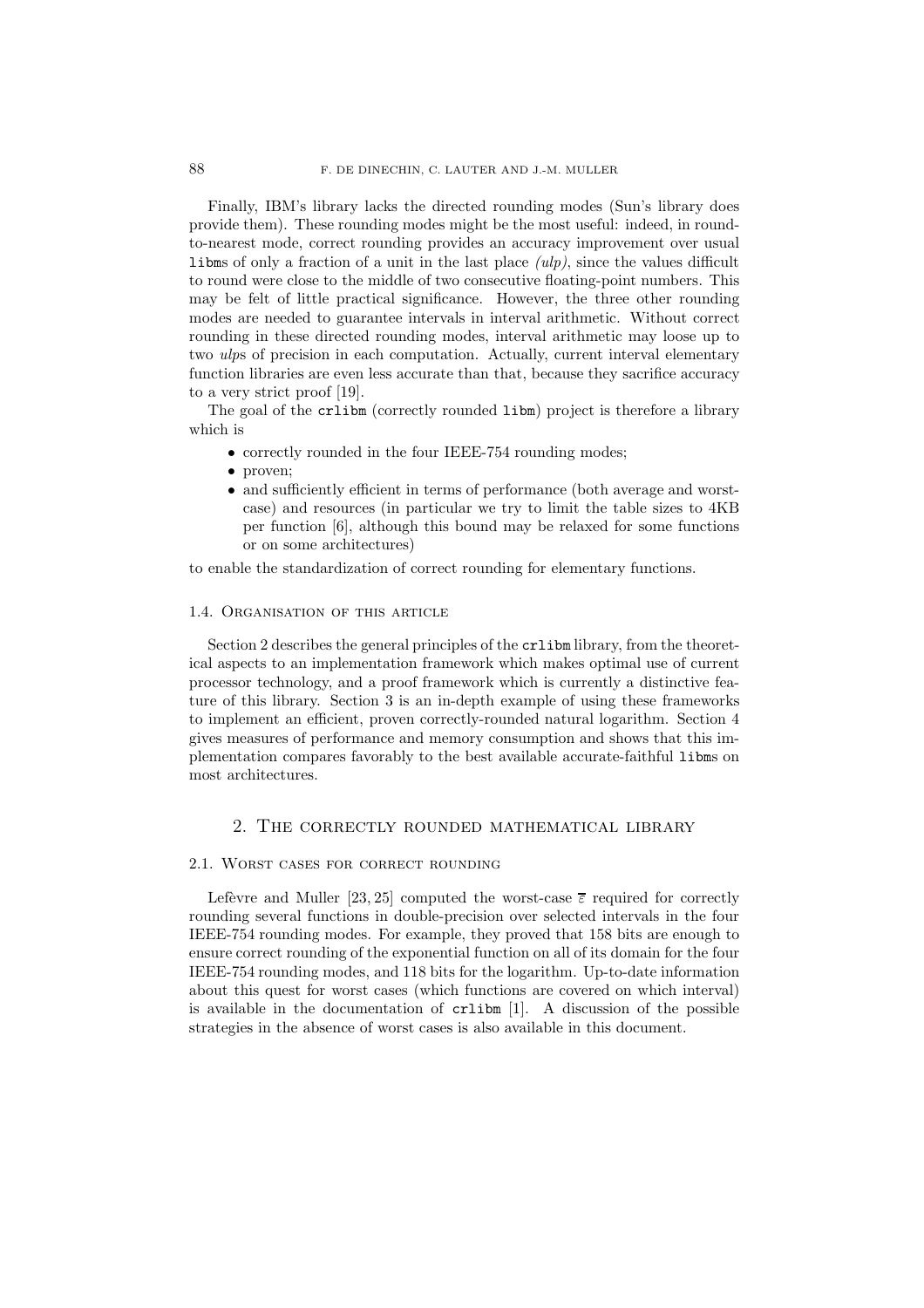### 2.2. Two steps are enough

Thanks to such results, we are able to guarantee correct rounding in two steps only, which we may then optimize separately. The first *quick* step is as fast as current libm, and provides an accuracy between  $2^{-60}$  and  $2^{-80}$  (depending on the function), which is sufficient to round correctly to the 53 bits of double precision in most cases. The second *accurate* step is dedicated to challenging cases. It is slower but has a reasonably bounded execution time, being tightly targeted at Lefèvre/Muller worst cases (contrary to Sun's and IBM's libraries).

#### 2.3. On portability and performance

crlibm was initially a strictly portable library, relying only on two widespread standards: IEEE-754 (also IEC 60559) [2] for floating-point, and C99 [20] for the C language. This meant preventing the compiler/processor combination from using advanced floating-point features available in recent mainstream processors, and as a consequence accepting a much lower average performance than the default, accurate-faithful libm, typically by a factor 2 [11, 14].

Among these advanced features, the most relevant to the implementation of elementary functions are:

- hardware double-extended (DE) precision, which provides 64 bits of mantissa instead of the 53 bits of the IEEE-754 double format;
- hardware fused multiply-and-add (FMA), which performs the operation  $x \times y + z$  in one instruction, with only one rounding.

It was suggested that a factor two in performance would be an obstacle to the generalization of correct rounding, therefore our recent research has focussed on exploiting these features. The logarithm is the first function which has been completed using this approach: in versions of crlibm strictly greater than 0.8, there is a compile-time selection between two implementations:

- the first exploits double-extended precision if available (for IA32 and IA64 processors), and is referred to as the "DE" version in the following;
- the second relies on double-precision only, and is referred to in the following as the "portable" version.

Both versions exploit an FMA if available (on Power/PowerPC essentially for the portable version, on Itanium for the DE version). In the absence of an FMA, the portable version is strictly portable in the IEEE-754/C99 sense. This choice provides optimized versions (as Sect. 4 will show) for the overwhelming majority of current mainstream processors.

#### 2.4. Fast first step

The DE version of the first step is very simple: as double-extended numbers have a 64-bit mantissa, it is easy to design algorithms that compute a function to an accuracy better than  $2^{-60}$  using only DE arithmetic [27].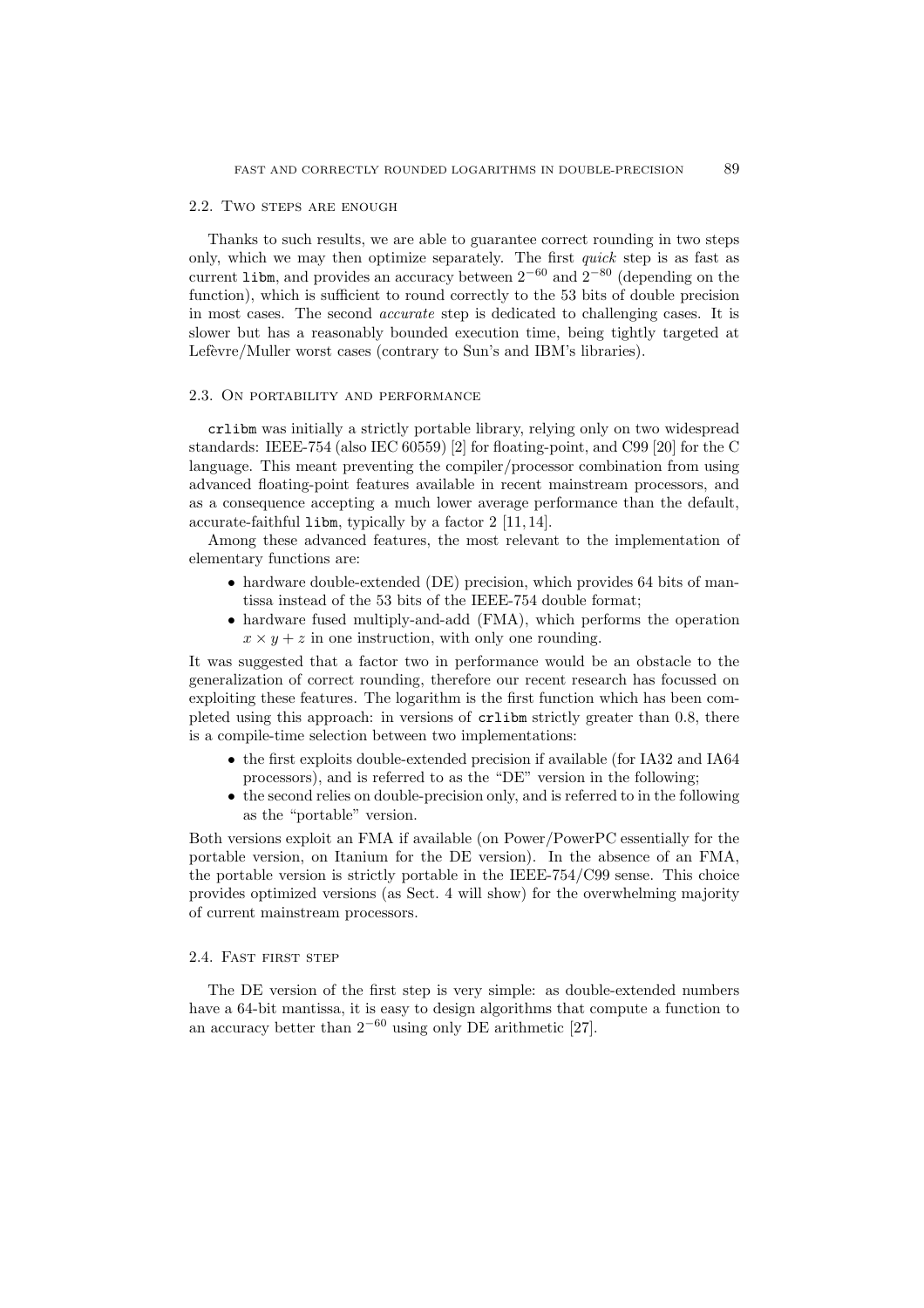For the portable version, we only have double-precision at our disposal. We classically represent a number requiring higher precision (such as  $y_1$ , the result of the first step) as the sum of two floating-point numbers, also called a *double-double* number. There are well-known algorithms for computing on double-doubles [15].

In both versions, we also make heavy use of classical, well proven results like Sterbenz' lemma [18] which gives conditions for a floating-point subtraction to entail no rounding error.

#### 2.5. Rounding test

At the end of the fast step, a sequence of simple tests on  $y_1$  either returns a correctly rounded value, or launches the second step. We call such a sequence a *rounding test*. The property that a rounding test must ensure is the following: a value will be returned only if it can be proven to be the correctly rounded value of  $\hat{y}$ , otherwise (in doubt) the second step will be launched.

A rounding test depends on a bound  $\overline{\epsilon}_1$  on the overall relative error of the first step. This bound is usually computed statically, although in some case it can be refined at runtime (IBM's code has such *dynamic* rounding tests, but for an explained and proven example see crlibm's tangent [1]). Techniques for computing  $\overline{\varepsilon}_1$ , as well as techniques for proving the validity of a rounding test, will be detailed in Section 2.9.

The implementation of a rounding tests depends on the rounding mode and the nature of  $y_1$  (a double-extended for the DE version, or a double-double for the portable version). Besides, in each case, there are several sequences which are acceptable as rounding tests. Some use only floating point but require precomputing on  $\overline{\epsilon}_1$  [11], others first extract the mantissa of  $y_1$  and perform bit mask operations on the bits after the 53rd [1]. All these possible tests are cleanly encapsulated in C macros.

#### 2.6. Accurate second step

For the second step, correct rounding needs an accuracy of  $2^{-120}$  to  $2^{-150}$ , depending on the function. We are now using three different approaches depending on the processor's capabilities.

- We have designed an ad-hoc multiple-precision library called scslib which is lightweight, very easy to use in the context of crlibm, and more efficient than all other available comparable libraries [7, 13]. It allows quick development of the second step, and has been used for the initial implementation of all the functions. It is based on integer arithmetic.
- For the DE version of the second step, it has been proven that *doubledouble-extended* intermediate computations are always enough to ensure correct rounding, even when worst cases have been found requiring more than the 128 bits of precision offered by this representation [8]. Using double-double-extended is not as simple as using scslib, however the algorithms are those already used and proven for double-double. And it is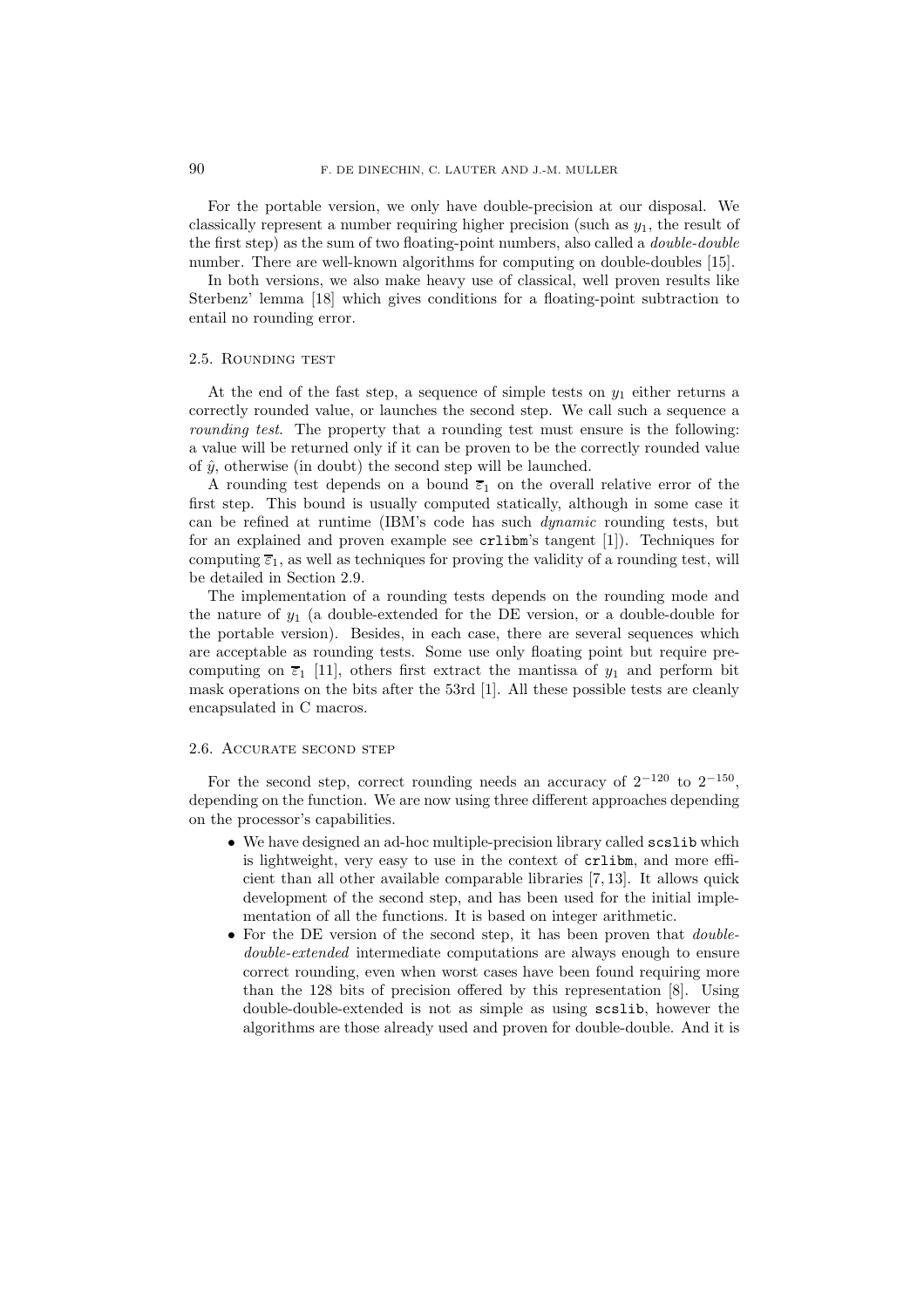much more efficient than scslib: we measure a factor 10 in the worst-case execution time [9].

• Finally, we are developping portable second steps based on *triple-double* arithmetic [22]. This approach is also much more efficient than scslib, but it is also much more difficult to use and to prove. The logarithm presented below was the first function to be implemented using this technology. Since then we also implemented exponential and arcsine, and others are on the way.

The main reason for the performance improvement over scslib is that each computation step can use the required precision, no more. Typically for instance we start a Horner polynomial evaluation in double, continue in double-double, and perform only the last few iterations in triple-double. The scslib format doesn't offer this flexibility. Another advantage is that the accurate step can use tablebased methods [16, 17, 31] because triple-double is much less memory-consuming than the scslib format, all the more as these tables can be shared with the first step, as will be seen in Section 3.

The main advantage of using scslib is that it leads to very easy error computations. However, being based on integer arithmetic, scslib is also interesting for architectures without floating-point hardware.

#### 2.7. Final rounding

The result of the accurate step will be either a triple-double number, or a doubledouble-extended number, or a number represented in scslib's special format. This result must finally be rounded to a double-precision number in the selected rounding mode. This operation is peculiar to each of the three representations mentioned.

- The functions provided by scslib for this purpose are very straightforward, but quite slow.
- Processors which support double-extended precision are all able to round the sum of two double-extended numbers to a double, in an atomic operation. Fortunately, this is even easy to express in C [20] as return (double)(yh+yl); where yh and yl are double-extended numbers. Note however that more care must be taken for functions whose worst cases may require more than 128 bits [8].
- The most difficult case is that of the triple-double representation, because it is a redundant representation, and because there is no hardware for doing a ternary addition with only a final rounding [12]. Again, we have designed sequences of operations for this final rounding in the four rounding modes. These sequences involve a dozen of floating-point operations and nested tests, and their full proof is several pages long [1].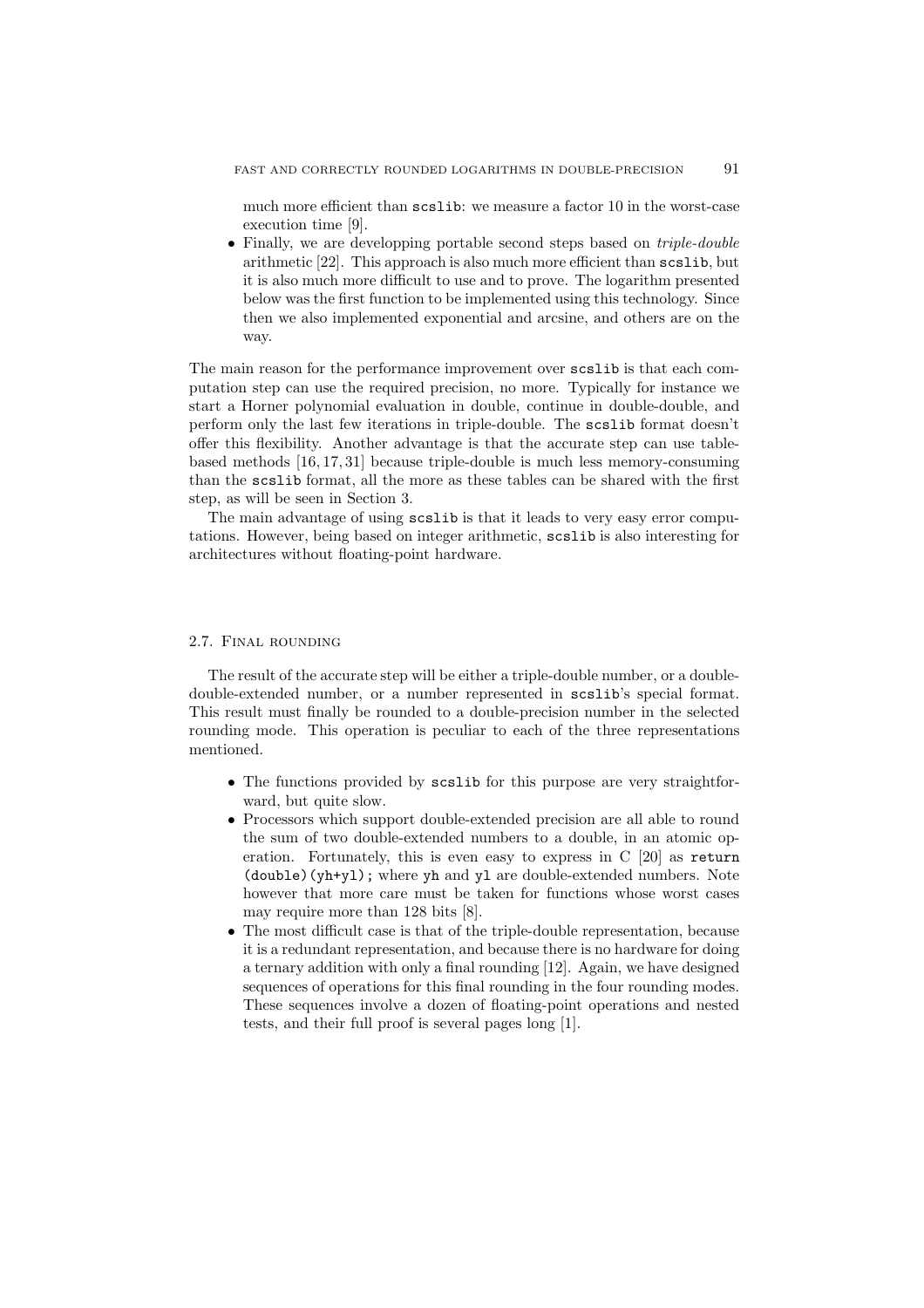#### 2.8. Error analysis and the accuracy/performance tradeoff

The probability  $p_2$  of launching the second (slower) step is the probability that the interval  $[y(1 - \overline{\varepsilon}), y(1 + \overline{\varepsilon})]$  contains the midpoint between two consecutive floating-point numbers (or a floating-point number in directed rounding modes). Therefore, it is expected to be proportional to the error bound  $\overline{\varepsilon}_1$  computed for the first step.

This defines the main performance tradeoff one has to manage when designing a correctly-rounded function: the average evaluation time will be

$$
T_{\text{avg}} = T_1 + p_2 T_2 \tag{1}
$$

where  $T_1$  and  $T_2$  are the execution time of the first and second phase respectively (with  $T_2 \approx 100T_1$  in crlibm using scslib, and  $T_2 \approx 10T_1$  in crlibm using DE or triple-double), and  $p_2$  is the probability of launching the second phase.

Typically we aim at chosing  $(T_1, p_2, T_2)$  such that the average cost of the second step is negligible: this will mean that the cost of correct rounding is negligible. The second step is built to minimize  $T_2$ , there is no tradeoff there. Then, as  $p_2$  is almost proportional to  $\overline{\epsilon}_1$ , to minimize the average time, we have to

- balance  $T_1$  and  $p_2$ : this is a performance/precision tradeoff (the more accurate the first step, the slower);
- and compute a tight bound on the overall error  $\overline{\epsilon}_1$ .

Computing this tight bound is the most time-consuming part in the design of a correctly-rounded elementary function. The proof of the correct rounding property only needs a proven bound, but a loose bound will mean a larger  $p_2$  than strictly required, which directly impacts average performance. Compare  $p_2 = 1/1000$ and  $p_2 = 1/500$  for  $T_2 = 100T_1$ , for instance. As a consequence, when there are multiple computation paths in the algorithm, it may make sense to precompute different values of  $\overline{\varepsilon}_1$  on these different paths [11].

#### 2.9. Proving correct rounding

Now we may formalize what we mean by proven correct rounding. The theorem we intend to prove is the following.

**Theorem 1.** *Under the following assumptions:*

- *the worst-case relative accuracy needed to decide correct rounding to double-precision of the logarithm of a double-precision number is*  $2^{-118}$ ;
- *the code was compiled by a C99-compliant compiler;*
- *by default, floating-point operations in the system are double-precision (resp double-extended precision) IEEE-754-compliant;*

*then for any double-precision number x, a call to the portable (resp DE)* crlibm *function* log(x) *returns the correctly rounded logarithm of* x*.*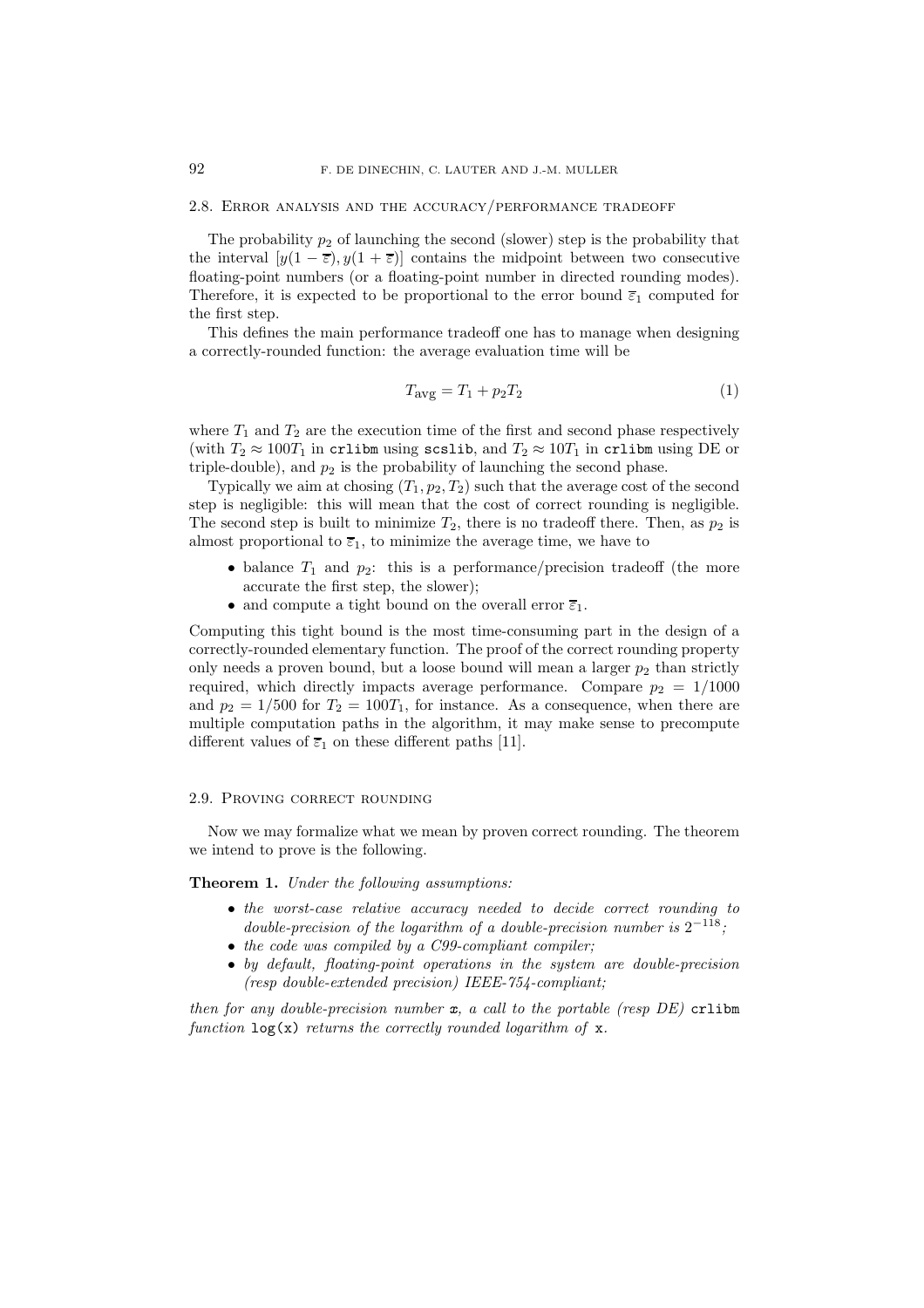Note that the first assumption has been proven by Lefevre/Muller worst-case search. This effort should be reproduced for more confidence. The second and third assumptions are actually quite demanding, and ensuring them may require some effort at the compiler and operating system level, but this is outside the scope of this article.

With the two-step approach, proving this theorem resumes to two tasks:

- computing a bound on the overall error of the second step, and checking that this bound is less than  $2^{-118}$ ;
- proving that the first step returns a value only if this value is correctly rounded, which also requires a proven (and tight) bound on the evaluation error of the first step.

One difficulty is that the smallest change in the code (for optimization, and even for a bug fix) will affect the proof. We therefore strive to factorize our code in a way compatible with proof-writing. For example, elementary function are typically implemented using polynomial approximation techniques. The latter can finally be based on addition and multiplication for the different formats. For proof purposes, we want to consider *e.g.* an addition of two triple-double numbers just like a floating point addition with its respective "machine epsilon". The challenge here is the tradeoff between efficiency and provability.

Therefore we structure our code and proof as follows. Our basic procedures (including addition and multiplication for various combinations of double, doubledouble and triple-double arguments and results, but also rounding tests, final rounding, etc.) are implemented as C macros. These macros may have different processor-specific implementations, for example to use an FMA when available, so this solution provides both flexibility and efficiency. A non-exhaustive list of some properties of these procedures is given in Table 1.

Each macro has a published proof [1,22] covering all its implementations. What we prove is actually a theorem with hypotheses (validity conditions for the macro to work), and a conclusion (the relative error of the operator is smaller than some epsilon, for example). The proof of a function invoking such a macro will then have to check the hypotheses, and may then use the conclusion.

#### 2.10. Using automated error analysis tools

We strive to automate the error computation to make proofs easier and increase confidence in the result. A first approach is to rely on clean Maple scripts to compute the numerical constants, output the C header files containing these constants, and implement the error computation out of them. Of course, these scripts are part of the crlibm distribution.

More recently, we have been making increasing use of Gappa, a tool which manages ranges and errors in numerical code using interval arithmetic [5,10]. This tool takes a code fragment, information on the inputs (typically their ranges and bounds on their approximation errors), and computes and propagates roundoff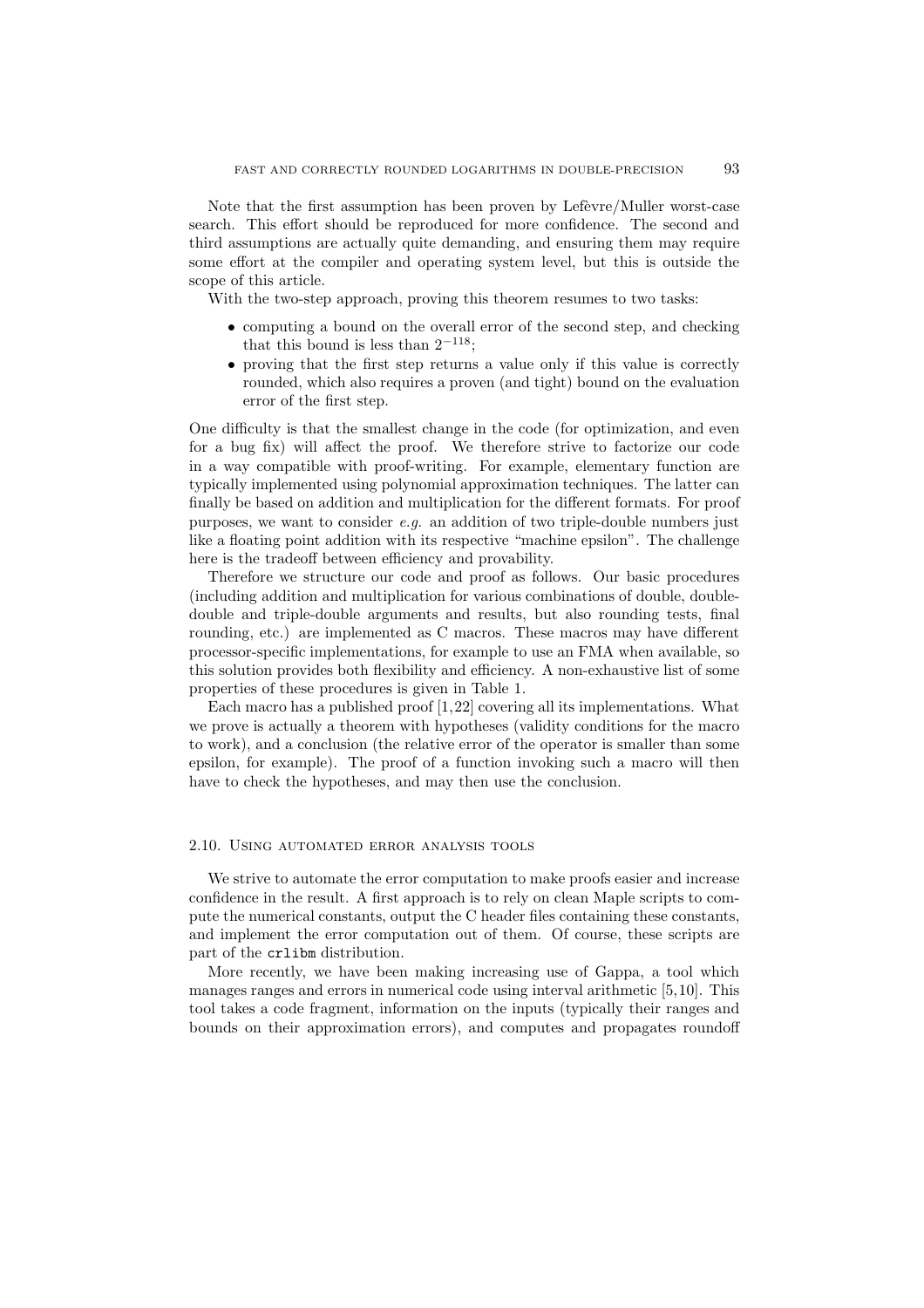| Name               | Operation                                                                       | Property                              |  |
|--------------------|---------------------------------------------------------------------------------|---------------------------------------|--|
| Add12              | $x_h + x_l = a + b$                                                             | $\text{exact}$ (Fast 2Sum)            |  |
| Mul12              | $x_h + x_l = a \cdot b$                                                         | exact (Dekker)                        |  |
| Add22              | $x_h + x_l = ((a_h + a_l) + (b_h + b_l)) (1 + \varepsilon)$                     | $\varepsilon < \overline{2^{-103.5}}$ |  |
| Mu122              | $x_h + x_l = ((a_h + a_l) \cdot (b_h + b_l)) (1 + \varepsilon)$                 | $\varepsilon < \overline{2^{-102}}$   |  |
| Add33              | $x_h + x_m + x_l =$                                                             | $\varepsilon$ depends on              |  |
|                    | $((a_h + a_m + a_l) + (b_h + b_m + b_l)) (1 + \varepsilon)$                     | overlap                               |  |
| Add233             | $x_h + x_m + x_l =$                                                             | $\varepsilon$ depends on              |  |
|                    | $((a_h + a_l) + (b_h + b_m + b_l)) (1 + \varepsilon)$                           | overlap                               |  |
| Mu123              | $x_h + x_l = ((a_h + a_l) \cdot (b_h + b_l)) (1 + \varepsilon)$                 | $\varepsilon < \overline{2^{-149}}$   |  |
| Mu1233             | $x_h + x_l =$                                                                   | $\varepsilon$ depends on              |  |
|                    | $((a_h + a_l) \cdot (b_h + b_m + b_l)) (1 + \varepsilon)$                       | overlap                               |  |
| Renormalize3       | $x_h + x_m + x_l = a_h + a_m + a_l$                                             | no overlap in result                  |  |
| RoundToNearest3    | $x' = \circ (x_h + x_m + x_l)$                                                  | (Round-to-nearest)                    |  |
| RoundUp3           | $x' = \Delta (x_h + x_m + x_l)$                                                 | (Round-upwards)                       |  |
| TEST_AND_RETURN_RN | return $\overline{\circ (x_h + x_l)}$ if rounding is safe knowing $\varepsilon$ |                                       |  |
|                    | continue otherwise                                                              |                                       |  |

Table 1. Some basic procedures encapsulated in C-Macros.

errors. It is far from being automatic: the user has to provide almost all the knowledge that would go in a paper proof, but does so in an interactive and very safe way, increasing the confidence that all the contributions to the total error are taken properly into account. Besides, this tool relies on a library of theorems which take into account subnormal numbers, exceptional cases, etc, which ensures that theses exceptional cases are considered. This tool outputs a proof in the Coq language [3], and this proof can be machine-checked provided all the support theorems have been proven in Coq. Obviously, our divide-and-conquer approach matches this framework nicely, although we currently don't have Coq proofs of all the previous theorems.

Ultimately, we hope that the "paper" part of the proof will be reduced to an explanation of the algorithms and of the structure of the proof. One of the current weakest point is the evaluation of infinite norms (between an approximation polynomial and the function), which we do in Maple. As we approximate elementary functions on domains where they are regular and well-behaved, we can probably trust Maple here, but a current research project aims at designing a validated infinite norm. Another approach is to rely on Taylor approximations with carefully rounded coefficients, such that mathematical bounds on the approximation error can be computed [19]. The main drawback is that it typically leads to polynomials of higher degree for the same approximation error, which results in larger delays, larger memory consumption, and possibly larger rounding errors.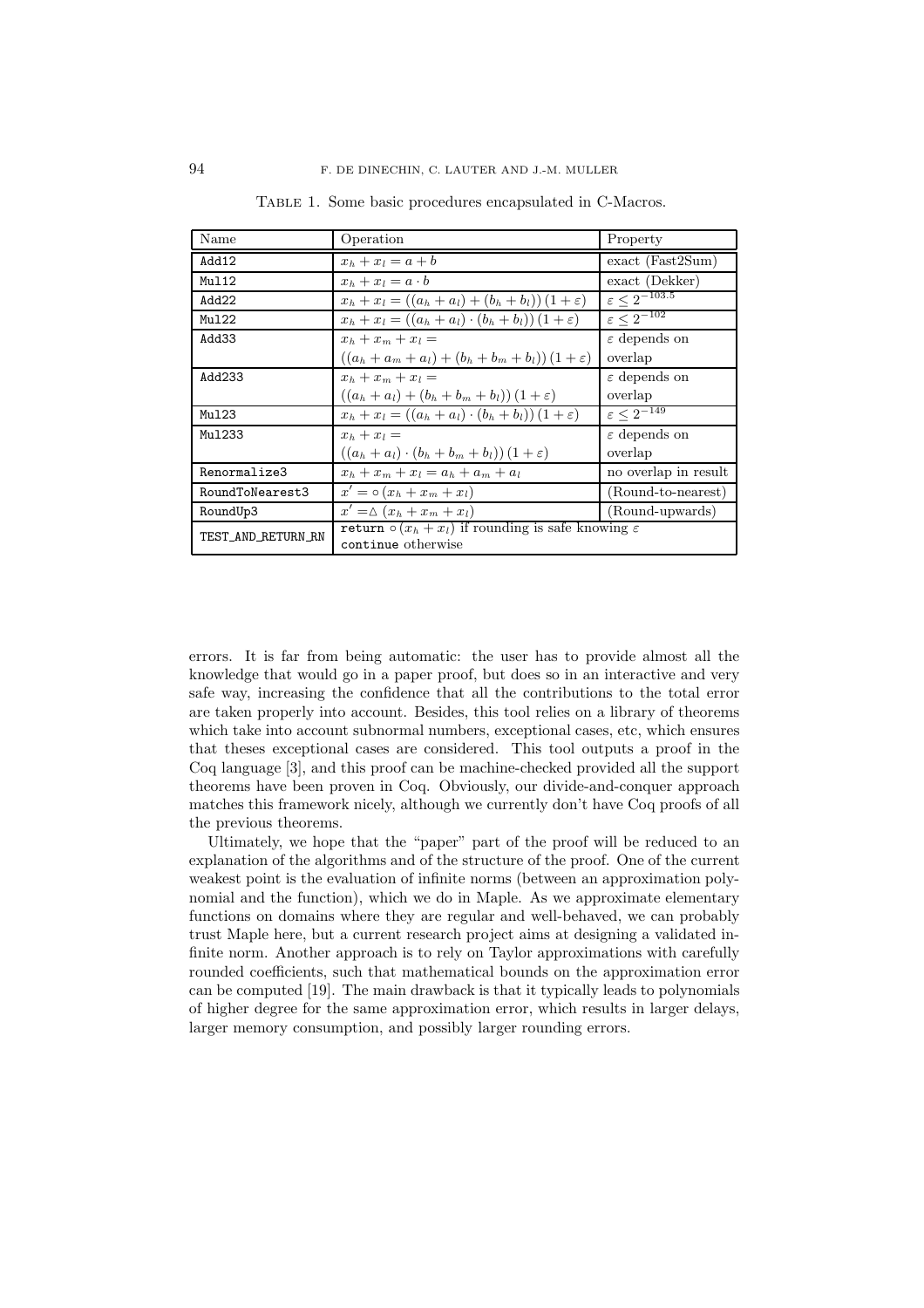# 3. crlibm's correctly rounded logarithm function

This section is a detailed example of the previous approach and framework.

# 3.1. Overview

The worst-case accuracy required to compute the natural logarithm correctly rounded in double precision is 118 bits according to Lefèvre and Muller [24]. The first step is accurate to  $2^{-61}$ , and the second step to  $2^{-119.5}$ , for all the implementations.

For the quick phase we now use a different algorithm as the one presented in [11]. This choice is motivated by two main reasons:

- the algorithm is slightly more complex, but faster;
- it can be used for all our different implementations (portable or DE).

Special cases are handled in all implementations as suggested by the C99 standard [20]. The natural logarithm is defined over positive floating point numbers. If  $x = 0$ , then  $log(x)$  should return  $-\infty$  and raise the "divide-by-zero" exception. If  $x < 0$ , then  $log(x)$  should return NaN and raise the "invalid" exception. If  $x = +\infty$ , then  $log(x)$  should return  $+\infty$ . This is true in all rounding modes.

Concerning subnormals, the smallest exponent for a non-zero logarithm of a double-precision input number is  $-53$  (for the input values  $\log(1 + 2^{-52})$ ) and  $log(1-2^{-52})$ , as  $log(1+\varepsilon) \approx \varepsilon$  when  $\varepsilon \to 0$ ). As the result is never subnormal, we may safely ignore the accuracy problems entailed by subnormal numbers.

The common algorithm is inspired by the hardware based algorithm proposed by Wong and Goto [32] and discussed further in [30]. After handling of special cases, consider the argument x written as  $x = 2^{E'} \cdot m$ , where E' is the exponent of x and m its mantissa,  $1 \leq m < 2$ . This decomposition of x into E' and  $m$  can be done simply by some integer operations. In consequence, one gets  $\log(x) = E' \cdot \log(2) + \log(m)$ . Using this decomposition directly would lead to catastrophic cancellation in the case where  $E' = -1$  and  $m \approx 2$ . Therefore, if m is greater than approximately  $\sqrt{2}$ , we adjust m and E as follows:

$$
E = \left\{ \begin{array}{lll} E' & \quad \text{if} & \; m \leq \sqrt{2} \\ E'+1 & \; \text{if} & \; m > \sqrt{2} \end{array} \right. \qquad y = \left\{ \begin{array}{lll} m & \; \text{if} & \; m \leq \sqrt{2} \\ \frac{m}{2} & \; \text{if} & \; m > \sqrt{2}. \end{array} \right.
$$

All of the operations needed for this adjustment can be performed exactly. We see that y is now bounded by  $\frac{\sqrt{2}}{2} \leq y \leq \sqrt{2}$  leading to a symmetric bound for  $\log(y)$ .

The magnitude of y being still too big for polynomial approximation, a further argument reduction is performed. It is inspired by an algorithm developed at Intel for the Itanium processor family [4]. It uses the high magnitude bits of the mantissa of  $y$  as an index  $i$ , and uses this index to look up in a table a value  $r_i$ which approximates  $\frac{1}{y}$  relatively well (the Itanium version of this algorithm uses the frcpa instruction). Defining  $z = y \cdot r_i - 1$ , we obtain for the reconstruction

$$
log (x) = E \cdot log (2) + log (1 + z) - log (ri).
$$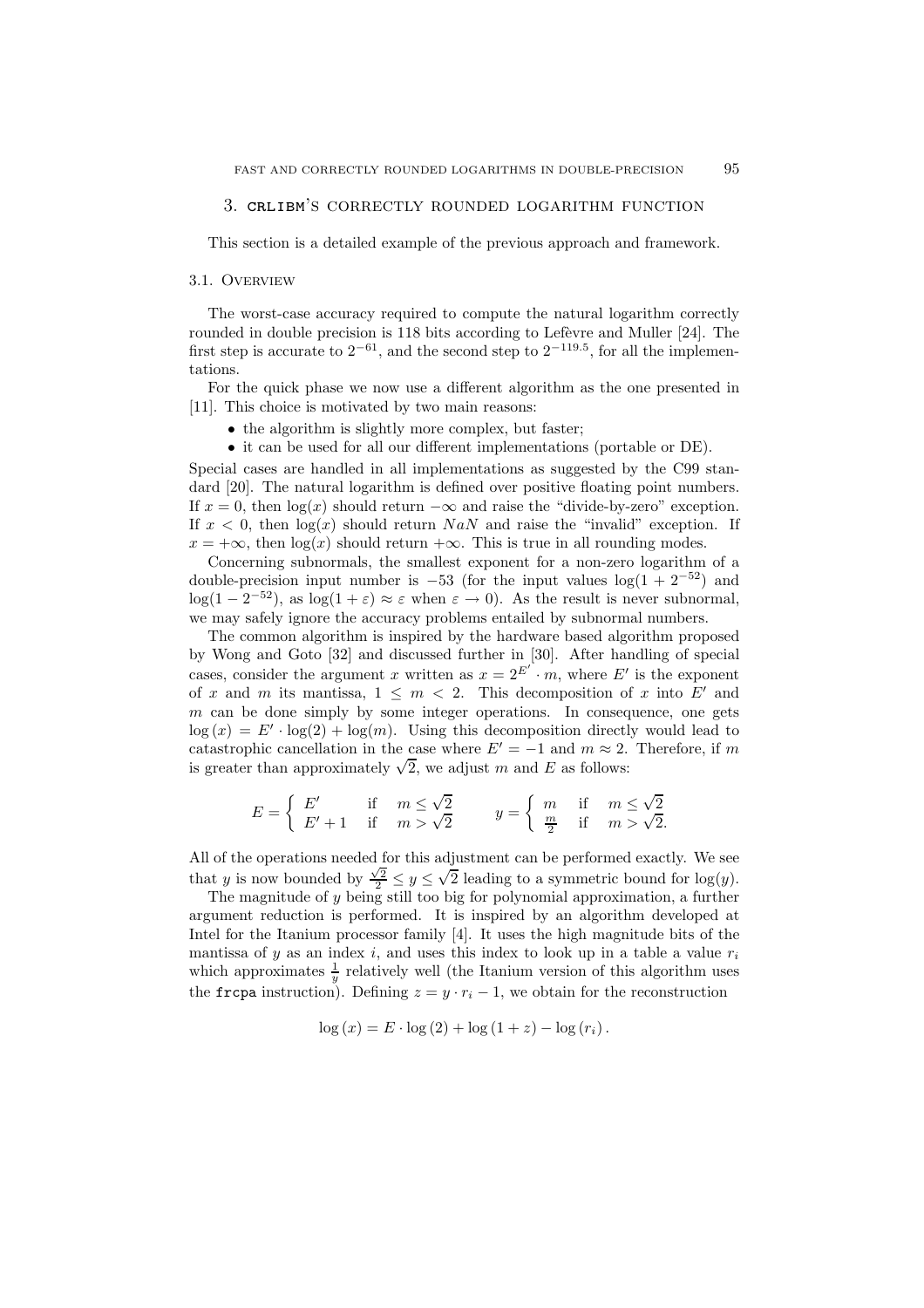Now z is small enough (typically  $|z| < 2^{-7}$ ) for approximating  $\log(1+z)$  by a Remez polynomial  $p(z)$ . The values for  $log(2)$  and  $log(r<sub>i</sub>)$  are also tabulated.

One crucial point here is the operation sequence for calculating  $z$  out of  $y$  and  $r_i: z = y \cdot r_i - 1$ . In the DE code, the  $r_i$  are chosen as floating-point numbers with at most 10 non-zero consecutive bits in their mantissa (they are actually tabulated as single-precision numbers). As  $y$  is a double-precision number, the product  $y \cdot r_i$ fits in a double-extended number, and is therefore computed exactly in doubleextended arithmetic. The subtraction of 1 is then also exact thanks to Sterbenz' lemma:  $y \cdot r_i$  is very close to 1 by construction of  $r_i$ . To sum up, the whole range reduction involves no roundoff error, which will of course ease the proof of the algorithm.

In the portable version, there is unfortunately no choice of  $r_i$  that will guarantee that  $y \cdot r_i - 1$  fits in one double-precision number. Therefore we perform this computation in double-double, which is slower, but still with the guarantee that  $z$ as a double-double is exactly  $z = y \cdot r_i - 1$ .

This algorithm allows for sharing the tables between the first and the second step: in the portable version, these tables are normalized triple-double, the first step using only two of the three values. In the DE version, the tables are doubledouble-extended, and the first step uses only one of the two values. Such sharing brings a huge performance improvement over the previous approach [11] where the two steps were using two distinct algorithms and different tables. This improvement has two causes. First, the second step does not need to restart the computation from the beginning. As the argument reduction is exact, the second step doesn't need to refine it. Second, the table cost of the second step is much reduced, which allows more entries to the table, leading to a smaller polynomial (especially for the second step). Here, tables are composed of 128 entries  $(r_i, \log(r_i)).$ 

#### 3.2. A double-extended logarithm

The double-extended version is a straightforward implementation of the previous ideas: the argument reduction and the first step use only double-extended arithmetic, the second step uses a polynomial of degree 14, evaluated in Horner form, with the 8 lower degrees implemented in double-double-extended arithmetic.

The most novel feature of this implementation is the proof of a tight error bound for the Estrin parallel evaluation [30] of the polynomial of the first step, given below.

|                  |  |  | z2=z*z;        p67=c6+z*c7;        p45=c4+z*c5;        p23=c2+z*c3;        p01=logirh+z; |  |  |
|------------------|--|--|------------------------------------------------------------------------------------------|--|--|
|                  |  |  |                                                                                          |  |  |
| p07=p03+z4*p47;  |  |  |                                                                                          |  |  |
| log=p07+E*log2h; |  |  |                                                                                          |  |  |

Here we have written on one line the operations that can be computed in parallel: Such an evaluation scheme is increasingly relevant to superscalar, deeply pipelined processors (see [4] for some quantitative aspects).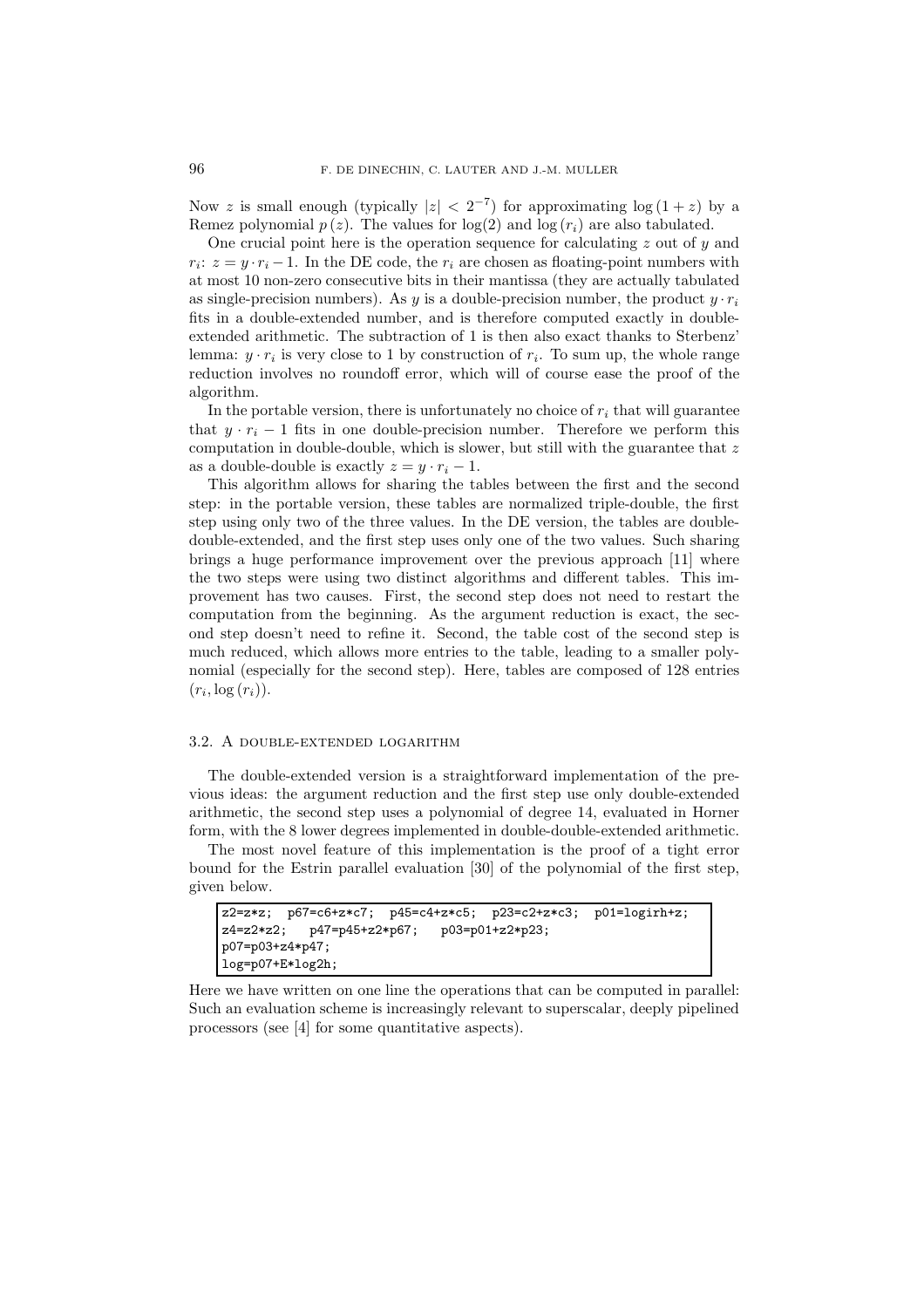However it is much more difficult to compute a tight error bound on such code than on a more classical Horner evaluation. We show that the overall relative error is smaller than  $2^{-61}$  in all cases. As soon as  $|E|$  is larger than 2, this bound is relatively easy to prove by computing a bound on the absolute error, and dividing by the minimum value of the final logarithm. However, for the cases where the log comes close to zero, the proof is much more complex: the error computation has to combine relative errors only, and has to use the knowledge that  $log(1 + x) \approx x$ . It would probably not have been possible without machine assistance.

The full proof is available in the crlibm distribution.

#### 3.3. A portable logarithm

The quick phase uses a modified minimax polynomial of degree 7. The polynomial q consisting of its monomials of degrees 3 to 7 is evaluated using Horner's scheme. The full polynomial, to be evaluated as a double-double  $p_h + p_l$ , is given by the following expression:

$$
p(z) \approx z - \frac{1}{2} \cdot z^2 + z^3 \cdot q(z) \tag{2}
$$

where z stands for the double-double  $z_h + z_l$ . The different summands are computed as follows:

(1) We approximate  $z^2$  by

$$
z^2 = (z_h + z_l)^2 \approx z_h^2 + 2 \cdot z_h \otimes z_l
$$

(here ⊗ denotes the machine operation);

- (2)  $z_h^2$  is computed exactly using a Mul12 macro, and multiplied exactly by  $1/2$ . An Add22 then adds this result to the first-order term  $z_h + z_l$ ;
- (3) the term  $1/2 \cdot 2 \cdot z_h \otimes z_l$  is computed as a single double precision multiplication, and will actually be added to  $z^3 \cdot q(z)$  at step (5);
- (4) for the less significant terms,  $q(z)$  is approximated as  $q(z_h)$ , and  $z^3$  is also approximated:

$$
z^3 \approx (z_h \otimes z_h) \otimes z_h
$$

where  $z_h \otimes z_h$  has already been computed in the previous Mul12;

- (5) the result for  $z^3 \cdot q(z_h)$  will be in double precision. An Add12 builds a double-double approximating  $z^3 \cdot q(z_h) - z_h \cdot z_l$ ;
- (6) finally, the double-doubles obtained at steps (2) and (5) are added together using an Add22.

The double-double  $p_h + p_l$  thus obtained is then added to the tabulated values  $l r_h + l r_m \approx \log(r_i)$  and  $l 2_h + l 2_m \approx \log(2)$ , the latter being multiplied by E. Again in this multiplication we use the fact that  $E$  is a small integer requiring no more than 12 bits to implement an accurate multiplication without resorting to heavier higher precision arithmetic:  $l2_h$  is tabulated with a mantissa of 40 bits only.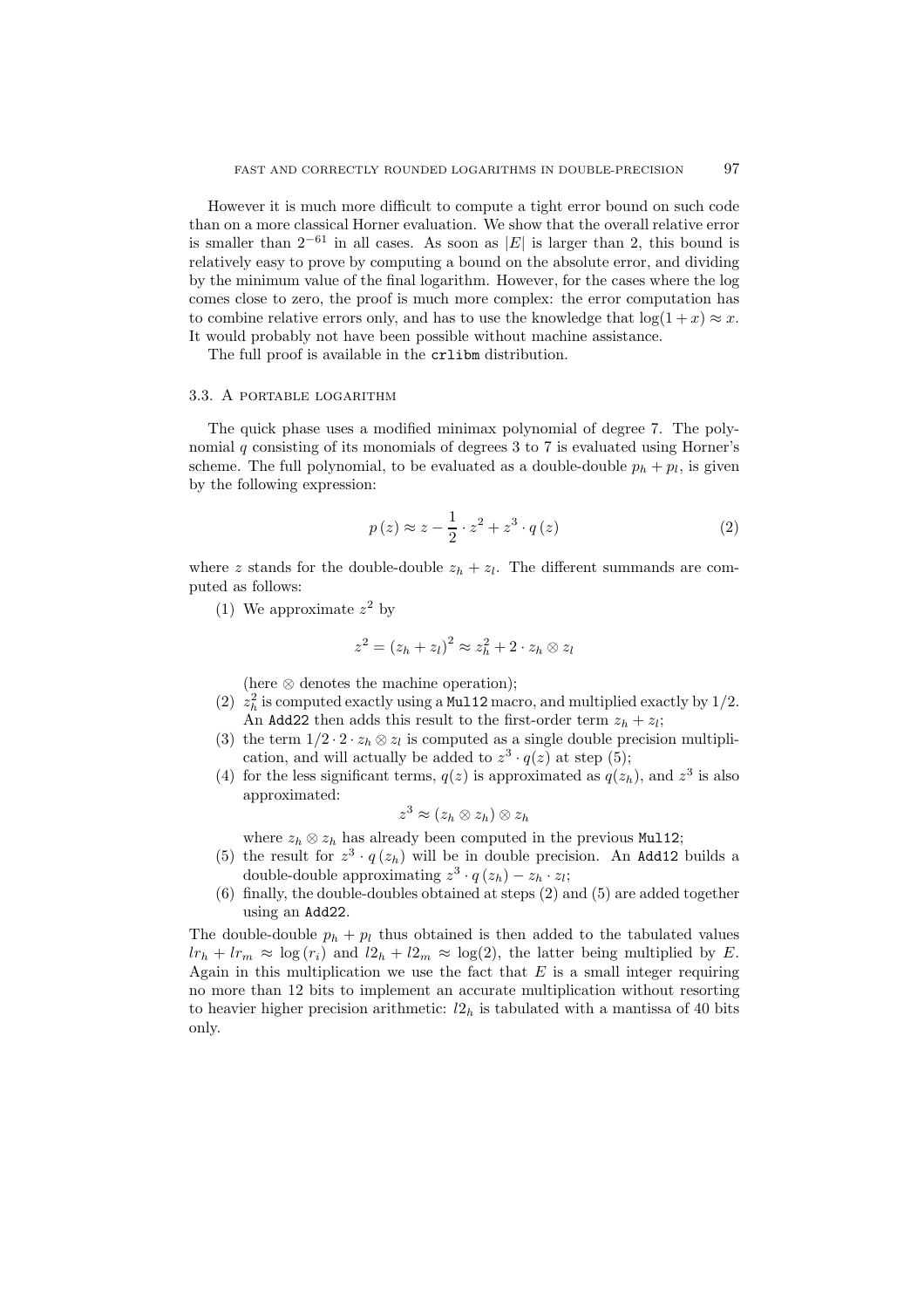The final error of of about  $2^{-60}$  bits is mainly due to the relative approximation error which is about  $2^{-62}$  and the roundoff errors, about  $2^{-61}$ . The latter are dominated by the omission of  $z_l$  in the higher degree monomials. Further analysis on these issues and the proof of the function can be found in [1].

The polynomial for accurate phase is of degree 14. It is evaluated for degree 3 through 14 using Horner's scheme. Double-precision arithmetic is used for degree 10 through 14 omitting  $z_l$ . Double-double arithmetic – taking into account also  $z_l$  – takes over for degrees 3 to 9. The lower degree monomials are evaluated in an ad hoc scheme. We can so limit the use of costly triple-double arithmetic to the absolute minimum. For example we never have to multiply two triple-doubles.

The reconstruction phase uses here all three of the values in the tables. It consists in 3 full triple-double additions. Special care is needed in the proof for the final addition of the value representing  $E \cdot \log(2)$ , because we compute  $E \cdot \log(2)$ as an overlapping triple-double (again because  $l2_h$  and  $l2_l$  have 40-bit mantissa to allow for a fast computation of  $E \cdot \log(2)$ . The final rounding uses the macro already presented.

Notwithstanding its portability, the triple-double based implementation can be accelerated by the optional use of FMA-instructions; the gain in performance will be analyzed in Section 4. This decision is made at compile time.

### 4. Analysis of the logarithm performance

The input numbers for the performance tests given here are random positive double-precision numbers with a normal distribution on the exponents. More precisely, we take random 63-bit integers and cast them into double-precision numbers.

On average, the second step is taken less than 1% of the calls in all the implementations, which ensures negligible average overhead of the second step, considering the respective costs of the first and second steps (see the tables below).

## 4.1. Speed

Table 2 compares the absolute timings of logarithm implementations from a variety of libraries on a Pentium 4.

Table 3 compares timings for a variety of processors, all on a recent Linux with gcc3.3 compiler. This table clearly shows that our correctly-rounded logarithm has average performance comparable to the default libm. Note that the default library on the Power/PowerPC architecture on Linux is derived from IBM's libultim, and offers correct rounding, although unproven.

These tables also show the benefit of having a second step specifically written to match the worst case required accuracy: we have a worst case execution time almost two orders of magnitude better than the other correctly rounded libraries libmcr and libultim.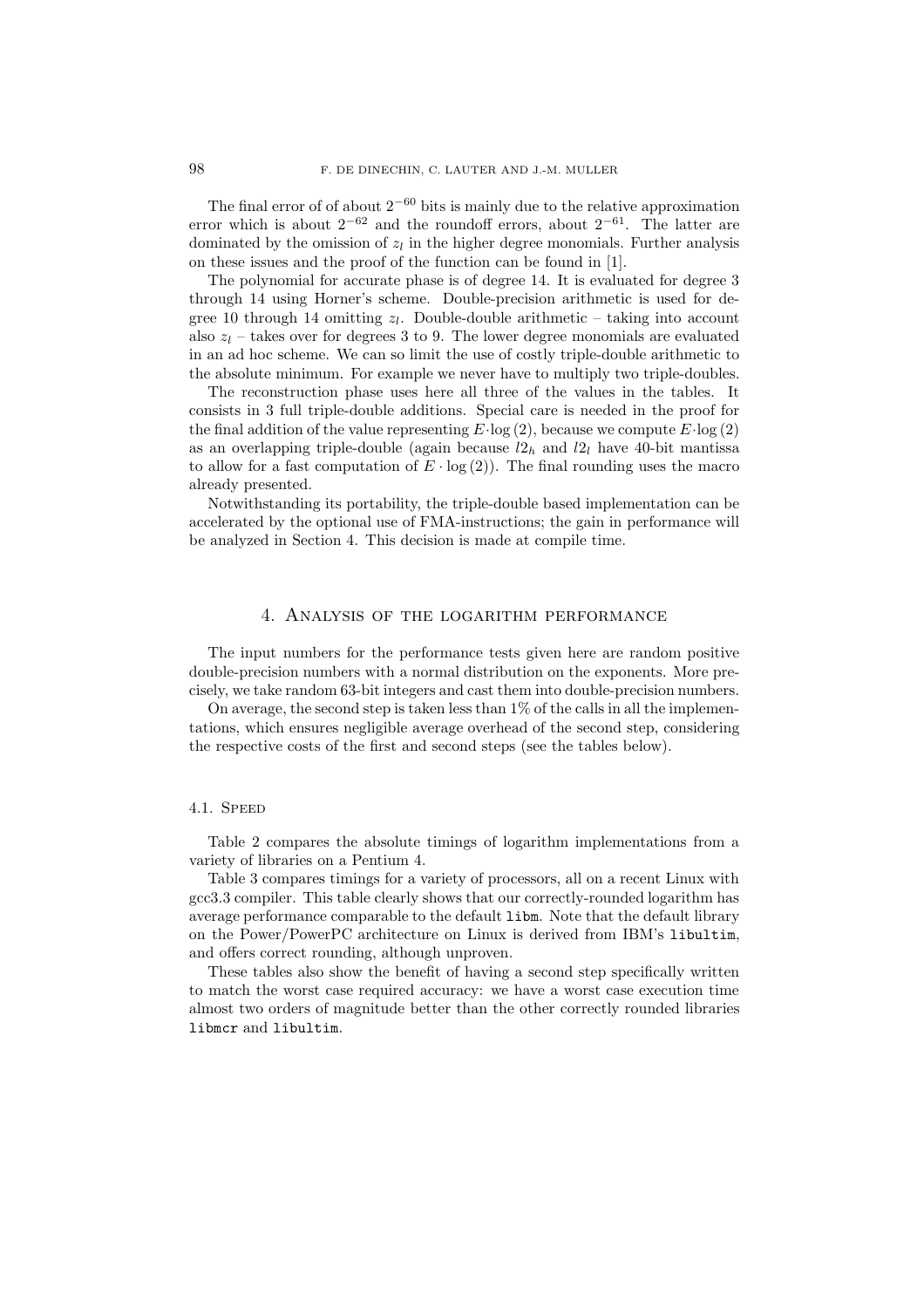TABLE 2. Comparisons of double-precision logarithm implementations from a range of libraries (times in cycles on a Pentium 4 Xeon / Linux Debian  $3.1$  / gcc  $3.3$ ).

| Library                                   | avg time | max time |
|-------------------------------------------|----------|----------|
| Sun's libmcr                              | 1055     | 831476   |
| IBM's libultim                            | 677      | 463488   |
| crlibm portable using scslib              | 706      | 55804    |
| crlibm portable using triple-double       | 634      | 5140     |
| crlibm using double-extended              | 339      | 4824     |
| $default$ libm (without correct rounding) | 323      | 8424     |

Table 3. crlibm *versus* default libm on a range of processors.

| <b>Opteron</b> (cycles)                   | avg time | max time |
|-------------------------------------------|----------|----------|
| crlibm using double-extended              | 118      | 862      |
| $default$ libm (without correct rounding) | 189      | 8050     |
| Pentium 4 (cycles)                        | avg time | max time |
| crlibm using double-extended              | 339      | 4824     |
| $default$ libm (without correct rounding) | 323      | 8424     |
| Pentium 3 (cycles)                        | avg time | max time |
| crlibm using double-extended              | 150      | 891      |
| $default$ libm (without correct rounding) | 172      | 1286     |
| <b>Power5</b> (arbitrary units)           | avg time | max time |
| $crlibm$ (without $FMA$ )                 | 50       | 259      |
| crlibm (using $FMA$ )                     | 42       | 204      |
| default libm (IBM's libultim)             | 52       | 28881    |
| Itanium $1$ (cycles)                      | avg time | max time |
| crlibm using double-extended and FMA      | 73       | 2150     |
| default libm (without correct rounding)   | 54       | 8077     |

4.2. Memory requirements

In both the double-extended and the portable versions, we have a 128-entry table, each entry consisting of a float (on 4 bytes) and either a triple-double (24 bytes) or a double-double-extended (20 bytes). Table sizes are therefore

- $128 \times (4 + 3 \times 8) = 3584$  bytes for the portable version;
- $128 \times (4 + 2 \times 10) = 3072$  bytes for the double-extended version.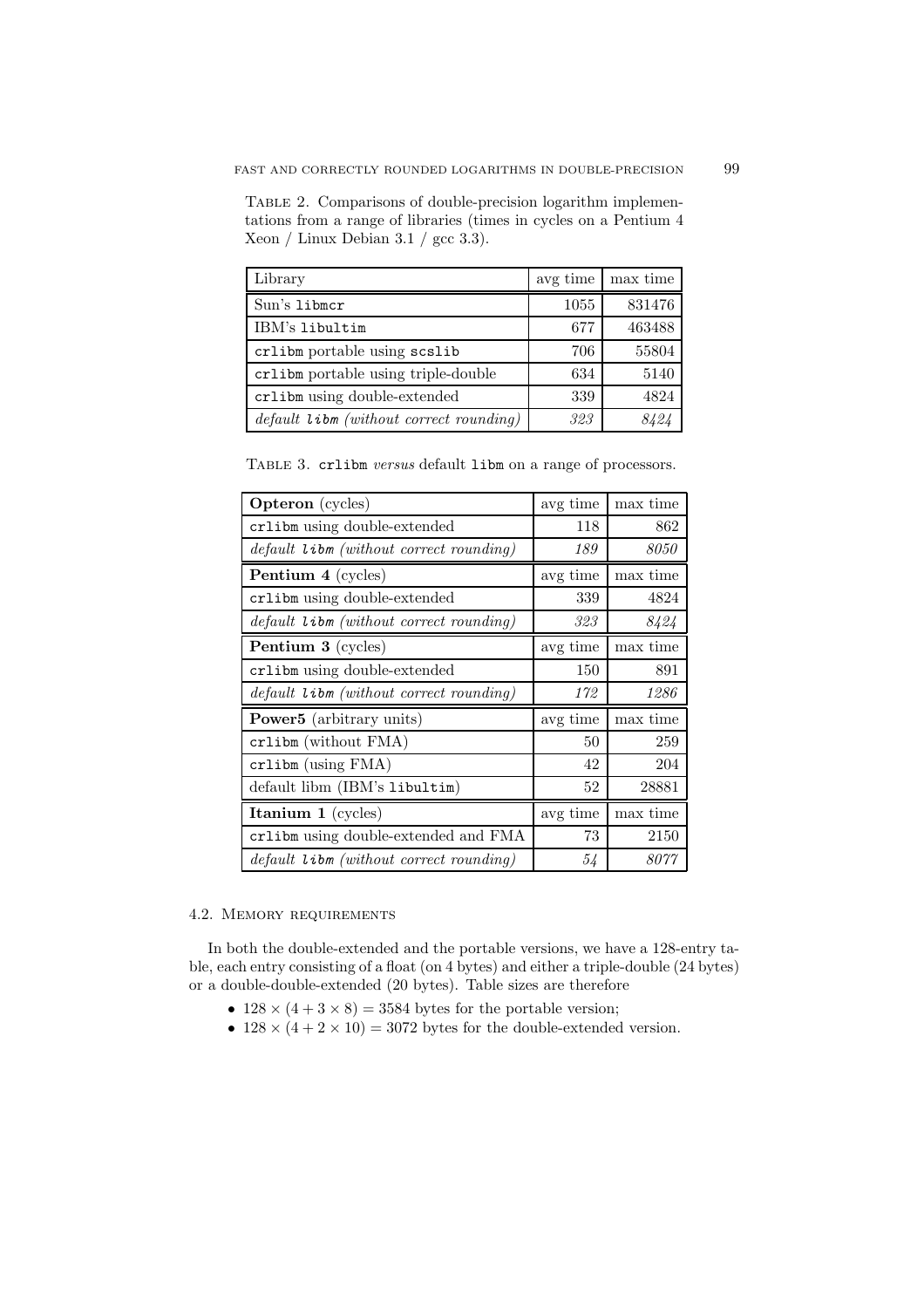Polynomial coefficient values and rounding constants are directly compiled into the code. Note that the actual memory usage may be larger on 64-bit processors, due to memory alignment constraints. The most wasteful is the Itanium, where each floating-point number must be aligned on a 64-bit (or 8 bytes) boundary. Therefore a single-precision number consumes 8 bytes, and a double-extended consumes 16 bytes, leading to a table of actual size  $128 \times (8 + 2 \times 16) = 5120$  bytes. This is not so much of a a problem, thanks to the huge caches of Itanium processors.

The previous version of the portable logarithm, using scslib, used 1KB of tables for the first step and 2KB for the second step. Note however that the scslib format was quite wasteful in terms of code size. For instance, on a Pentium, the total code size was about 5KB whereas it is about 2KB for the DE version. In both cases, the first step is compiled in about 500 bytes of code. These numbers are provided by the Unix objdump command, and similar numbers are obtained for other architectures.

On this respect we should mention to be fair that the log from the default libm on x86 architectures consumes very little memory (40 bytes altogether!) since it uses the machine instructions specifically designed for the evaluation of logarithms: fyl2xp1 and fyl2x. These instructions consume silicon in the processor, but no additional memory. With current technology, as already mentionned, it makes more sense to use this silicon to accelerate more general computations, and delegate elementary functions to software. This explains why modern instruction sets do not offer the equivalent of fyl2xp1 and fyl2x. As an illustration, on two x86 processors out of three, our implementation of the logarithm is faster than the one using these machine instructions, probably because it may use large amounts (4KB) of tables in inexpensive memory.

# 5. Conclusion and perspectives

This article presents an implementation of the natural logarithm in double precision which has a unique combination of ambitious features:

- it offers correct rounding, the best accuracy that is mathematically possible considering the finite nature of double-precision;
- it is portably optimized, exploiting processor-specific features through a high-level language, relying only to compliance to the C99 standard. Its performance matches that of the best available standard mathematical libraries;
- it was designed to be proven with the help of state-of-the-art tools for machine-assisted automatic theorem proving.

In these respects, this function is the most advanced among the current distribution of crlibm (version 0.10), which counts 10 functions developed over two years. Short-term efforts include writing new functions, but also improving the quality of the other functions, in particular improving and machine-checking the proofs and writing triple-double second steps to replace the current code based on scslib. A longer-term research goal is to keep increasing confidence in the proofs. The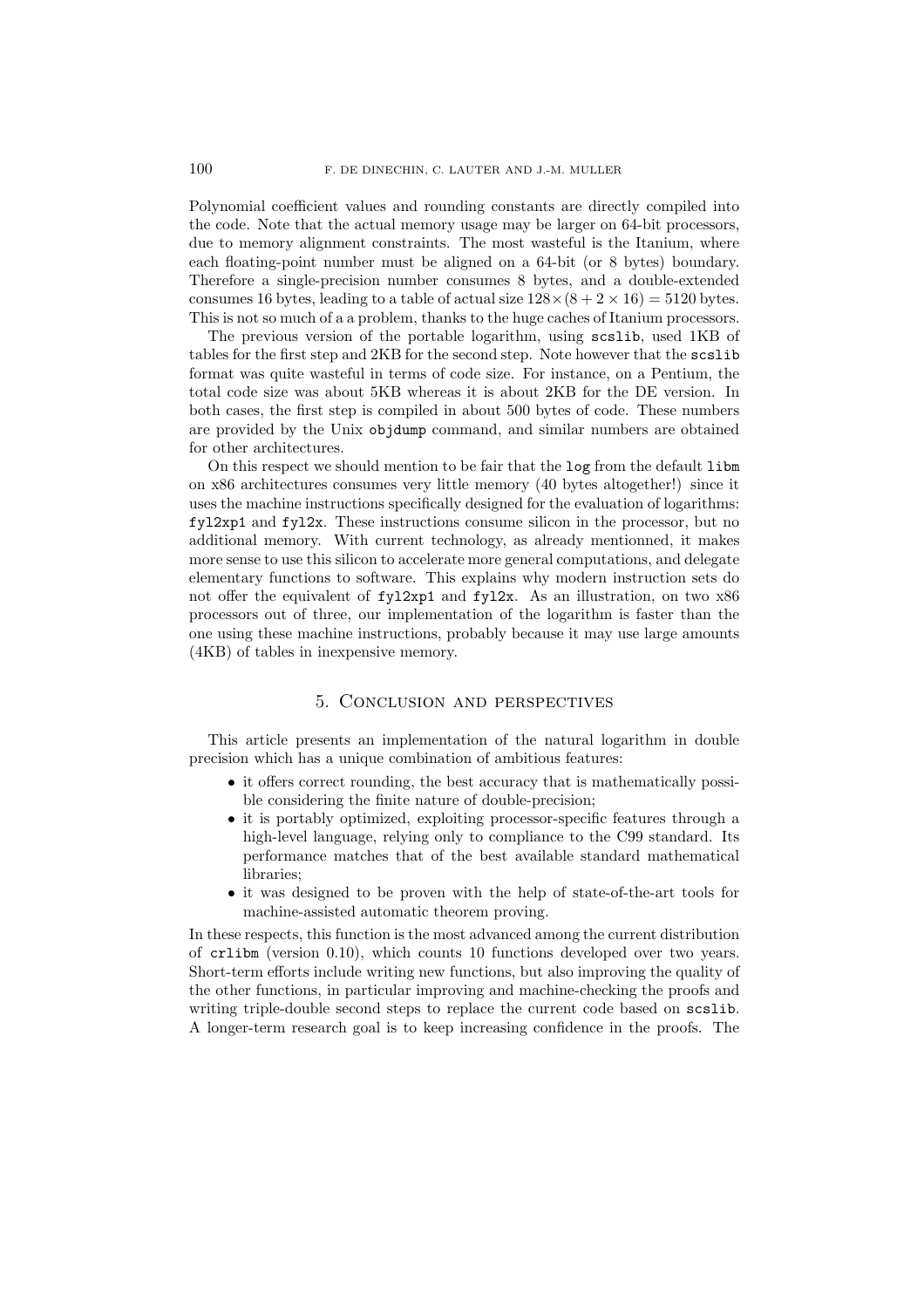crlibm framework is also well suited to the implementation of "perfect" interval functions (efficient, as tight as mathematically possible, and proven).

The complete code with a more detailed proof, including the Maple programs and the Gappa proofs mentioned above, is available from [1], with a warning: some of it may be only in the CVS repository which is also publicly accessible.

# **REFERENCES**

- [1] CR-Libm, a library of correctly rounded elementary functions in double-precision. http://lipforge.ens-lyon.fr/www/crlibm/.
- [2] ANSI/IEEE. *Standard 754-1985 for Binary Floating-Point Arithmetic (also IEC 60559)*. 1985.
- [3] Y. Bertot and P. Casteran, *Interactive Theorem Proving and Program Development. Coq'Art: the Calculus of Inductive Constructions*. Texts in Theoretical Computer Science, Springer Verlag (2004).
- [4] M. Cornea, J. Harrison and P.T.P. Tang, *Scientific Computing on Itanium-based Systems*. Intel Press (2002).
- [5] M. Daumas and G. Melquiond, Generating formally certified bounds on values and round-off errors, in *6th Conference on Real Numbers and Computers* (2004).
- [6] D. Defour, *Cache-optimised methods for the evaluation of elementary functions*. Technical Report 2002-38, LIP, École normale supérieure de Lyon (2002).
- [7] F. de Dinechin and D. Defour, Software carry-save: A case study for instruction-level parallelism, in *Seventh International Conference on Parallel Computing Technologies* (September 2003).
- [8] F. de Dinechin, D. Defour and Ch.Q. Lauter, *Fast correct rounding of elementary functions in double precision using double-extended arithmetic.* Technical Report 2004-10, LIP, École normale supérieure de Lyon (March 2004).
- [9] F. de Dinechin, A. Ershov and N. Gast, Towards the post-ultimate libm, in *17th Symposium on Computer Arithmetic*. IEEE Computer Society Press (June 2005).
- [10] F. de Dinechin, Ch.Q. Lauter and G. Melquiond, Assisted verification of elementary functions using Gappa, in *ACM Symposium on Applied Computing* (2006).
- [11] F. de Dinechin, C. Loirat and J.-M. Muller, A proven correctly rounded logarithm in doubleprecision, in *RNC6, Real Numbers and Computers* (November 2004).
- [12] D. Defour, *Collapsing dependent floating point operations*. Technical report, DALI Research Team, LP2A, University of Perpignan, France (December 2004).
- [13] D. Defour and F. de Dinechin, Software carry-save for fast multiple-precision algorithms, in *35th International Congress of Mathematical Software* (2002).
- [14] D. Defour, F. de Dinechin and J.-M. Muller, Correctly rounded exponential function in double precision arithmetic, in *Advanced Signal Processing Algorithms, Architectures, and Implementations X (SPIE'2000)* (August 2001).
- [15] T.J. Dekker, A floating point technique for extending the available precision. *Numerische Mathematik* **18** (1971) 224–242.
- [16] P.M. Farmwald, High bandwidth evaluation of elementary functions, in *Proceedings of the 5th IEEE Symposium on Computer Arithmetic*. IEEE (1981).
- [17] S. Gal, Computing elementary functions: A new approach for achieving high accuracy and good performance, in *Accurate Scientific Computations, Lect. Notes Comput. Sci.* **235** (1986) 1–16.
- [18] D. Goldberg, What every computer scientist should know about floating-point arithmetic. *ACM Computing Surveys* **23** (1991) 5–47.
- [19] W. Hofschuster and W. Krämer, *FI\_LIB, eine schnelle und portable Funktionsbibliothek f¨ur reelle Argumente und reelle Intervalle im IEEE-double-Format*. Technical Report Nr.